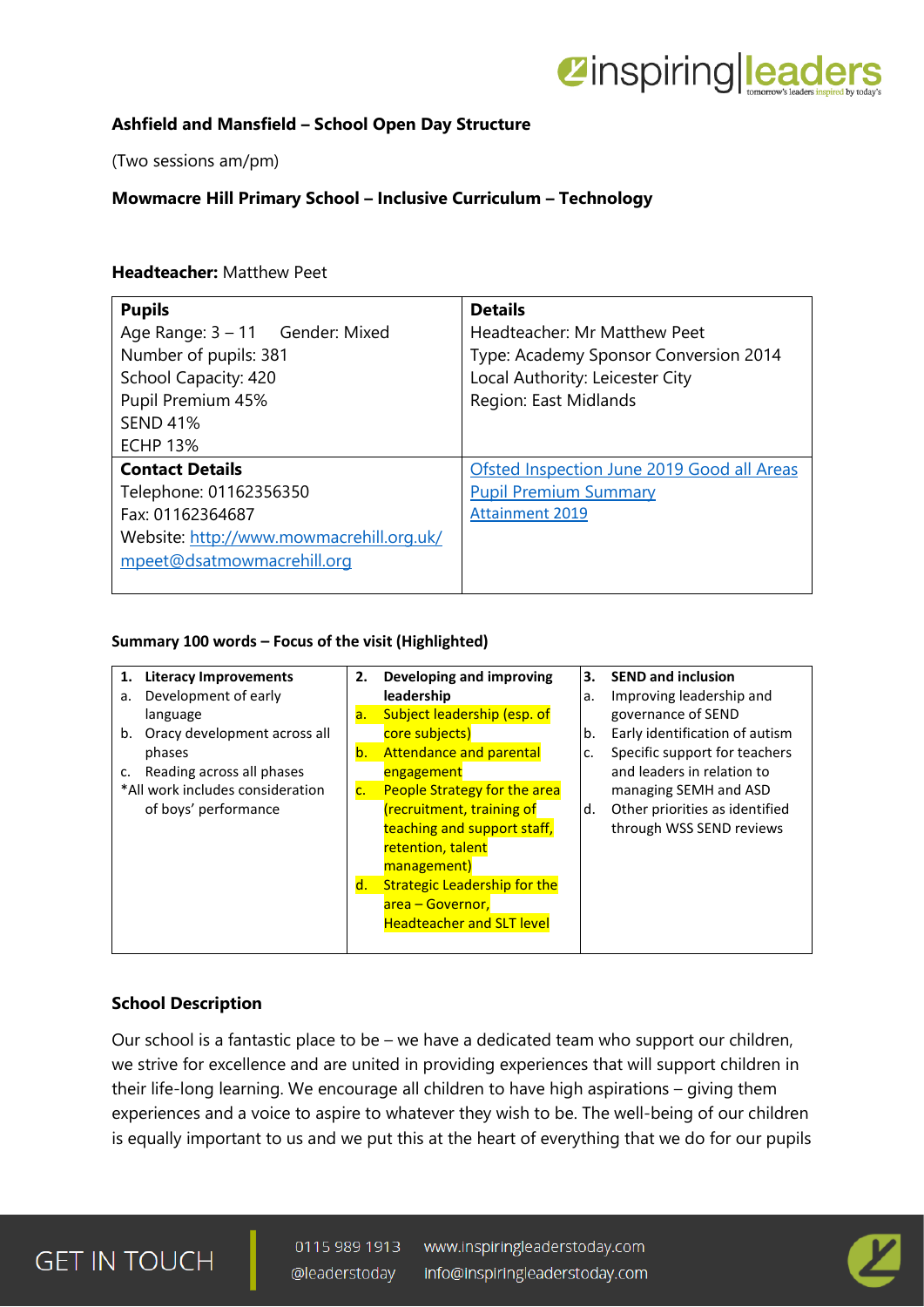and their families. Our well-being team are well known in the community and provide a service that enhances, nurtures, and supports our families where and when needed.

We work hard to ensure that our environment is safe and secure but also bright and colourful that reflects the high-quality learning that takes place. We strongly believe that children will achieve their full potential when they also have the support of their parents and local community, therefore as a school we work hard to build these relationships.

Our school values centre around four key areas – 'Aspiration,' 'Fortitude,' 'Unity,' and 'Innovation.' We divide all our children into four 'Houses' named after these values and we meet regularly, allowing children of all ages across the school to work together on a shared theme. These events encompass all our values providing our children with the skills to communicate, investigate, imagine and to be brave to use their voices to share ideas.

Mowmacre Hill Primary School is immensely proud of the Mowmacre Hill community, but we also work further afield with other Primary schools. We are part of the Discovery Schools Academy Trust which consists of 15 other schools across Leicester City, Leicestershire, and Rutland. We have the privilege of working with Teachers and Staff members from all these schools to share ideas and practice, of which then goes towards enhancing the learning experiences for our children. Collaboration is particularly important to us and ensures that our pupils and families receive experiences which are current and reflective of excellent teaching and learning.

### **We can share our approach to:**

- How we provide support for early reading and reading for pleasure
- How we use our Attendance Officer and Pastoral Team to support vulnerable pupils
- How we provide digital inclusion and targeted intervention
- Talk about improving pupil's knowledge of digital tools in a range of apps and on the device
- Explain how we engaged parents and pupils with online learning platforms

### **Session 1**

| Time       | Workshop/Lesson/Presentation                                                                                                                                                                                                                                                                                                                                                                                                  | Location       |
|------------|-------------------------------------------------------------------------------------------------------------------------------------------------------------------------------------------------------------------------------------------------------------------------------------------------------------------------------------------------------------------------------------------------------------------------------|----------------|
| $9 - 9:30$ | Arrival and introductions: Welcome from Paul Stone: CEO<br><b>Discovery Trust</b><br>The Journey $-$<br>Strategic Leadership: Headteacher and SLT level<br>Subject leadership (esp. of core subjects)<br>Attendance and parental engagement<br>$\bullet$<br>Data for 2020<br>$\bullet$<br>People Strategy for the area (recruitment, training of<br>$\bullet$<br>teaching and support staff, retention, talent<br>management) | <b>ICT Hub</b> |
| 9:55       | Tour of EYFS - watch part of a lesson with digital devices:<br>Phonics, Numbots, Google Maps - UTW                                                                                                                                                                                                                                                                                                                            | <b>EYFS</b>    |

# **GET IN TOUCH**